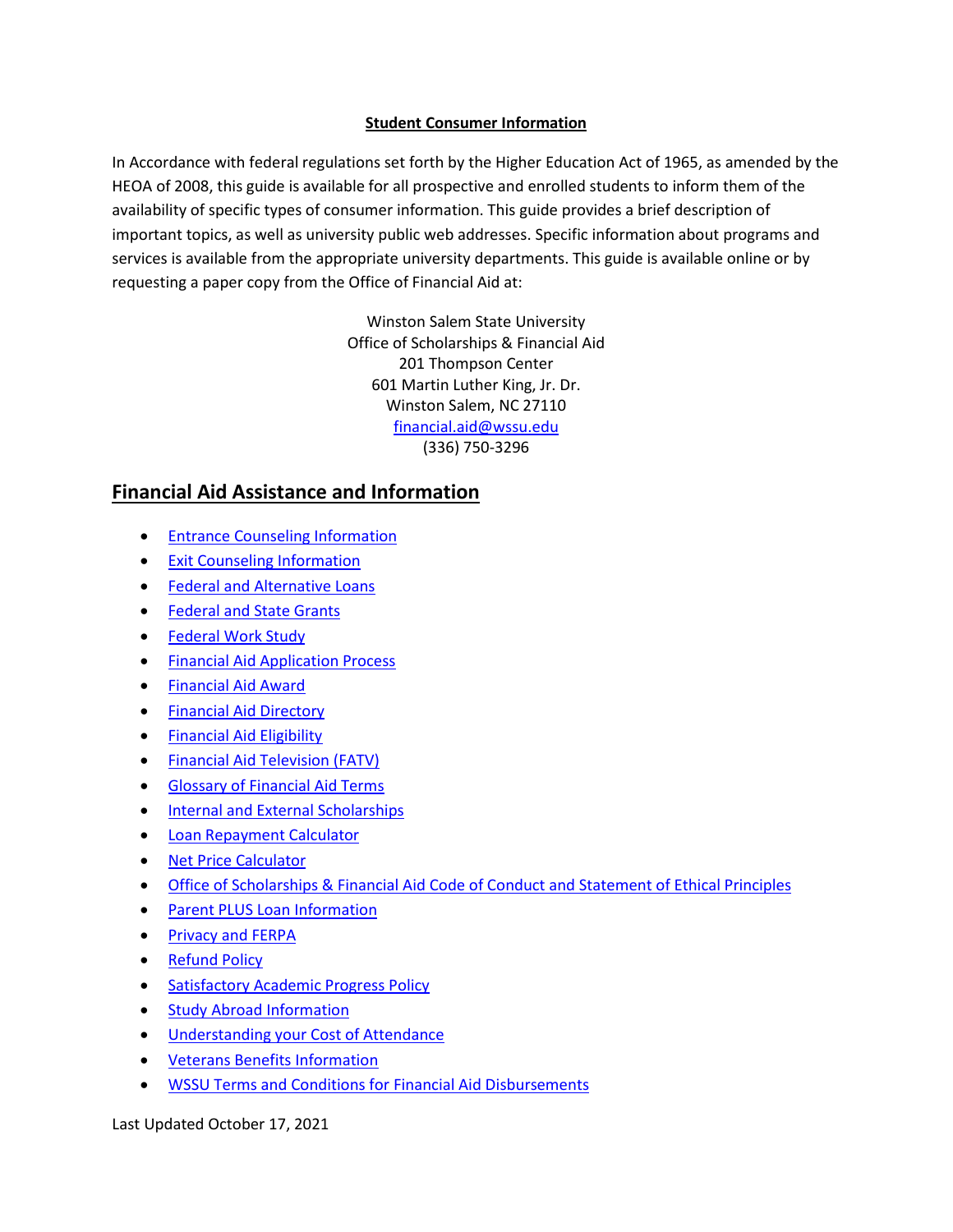# **Federal Tax Information**

- [1098-T Information](https://www.wssu.edu/about/offices-and-departments/student-accounts/tax-information-form.html)
- [Federal Tax Information](https://www.irs.gov/newsroom/tax-benefits-for-education-information-center)

# **FAFSA Information**

- [How to Create an FSA ID](https://fsaid.ed.gov/npas/index.htm)
- Our school code is 002986
- [2021-2022](https://studentaid.gov/h/apply-for-aid/fafsa) FAFSA
- [2022-2023 FAFSA](https://studentaid.gov/fafsa-app/ROLES)

### **Winston-Salem State University Institutional Information**

- [Academic Catalogs](http://catalog.wssu.edu/index.php)
- [AlcoholEdu](https://www.wssu.edu/admissions/admitted-students/everfi-critical-life-skills.html)
- [Book Buyback Information](http://wssu.bncollege.com/webapp/wcs/stores/servlet/BNCBSellBackTextbookView?catalogId=10001&langId=-1&storeId=88626)
- [Certificate Programs](http://catalog.wssu.edu/content.php?catoid=30&navoid=2719)
- [College Navigator](http://nces.ed.gov/collegenavigator/?q=winston+salem+state+university&s=all&id=199999)
- [Distance Learning Programs](https://www.wssu.edu/academics/distance-learning/index.html)
- [Drug and Alcohol Prevention](https://www.wssu.edu/student-life/university-wellness-center/counseling-services/index.html)
- [Drug Policy](https://www.wssu.edu/about/offices-and-departments/legal-affairs/policies-and-procedures/chapter-800-health-and-safety/800.8.html)
- [Faculty and Instructional Personnel](http://catalog.wssu.edu/content.php?catoid=19&navoid=1205)
- [Federal Copyright Primer](https://www.wssu.edu/about/offices-and-departments/the-office-of-information-technology/departments/information-security-compliance-services/copyright-notice.html)
- [General University Information](https://www.wssu.edu/about/points-of-pride/index.html)
- [Graduate Programs](https://www.wssu.edu/student-life/university-wellness-center/health-services/immunization-and-allergy-clinic.html)
- [Immunization Information](https://www.wssu.edu/student-life/university-wellness-center/health-services/immunization-and-allergy-clinic.html)
- [Institutional Copyright and Peer-to-Peer Information](https://www.wssu.edu/about/offices-and-departments/legal-affairs/policies-and-procedures/chapter-400-research-intellectual-property/index.html)
- [North Carolina Community College Articulation Agreement](http://www.nccommunitycolleges.edu/academic-programs/college-transferarticulation-agreements)
- [Official Withdrawal Procedures](https://www.wssu.edu/about/offices-and-departments/student-accounts/withdrawal-without-financial-penalty.html)
- Return to Title IV Policy
- [SACS Accreditation and Licenses](https://www.wssu.edu/about/accreditation.html)
- [Special Facilities and Services for Students with Disabilities](https://www.wssu.edu/about/offices-and-departments/department-of-disability-services/index.html)
- [Student Code of Conduct Handbook](https://www.wssu.edu/about/offices-and-departments/legal-affairs/policies-and-procedures/chapter-300-undergraduate-and-graduate-students/301-general/301.8.html)
- [Textbook Information](https://wssu.bncollege.com/shop/wssu/home?utm_medium=web&utm_campaign=bnctextbookrental_site&utm_source=bnctextbookrental_site&cm_mmc=Microsite-_-bnctextbookrental-_-site-_-8232)
- [Transfer Credit Information](https://www.wssu.edu/admissions/apply/transfer-applicants/transfer-credits.html)
- [Undergraduate Programs](http://catalog.wssu.edu/content.php?catoid=29&navoid=2568)
- [Vaccinations Policy](https://www.wssu.edu/about/offices-and-departments/legal-affairs/policies-and-procedures/chapter-300-undergraduate-and-graduate-students/301-general/301.6.html)